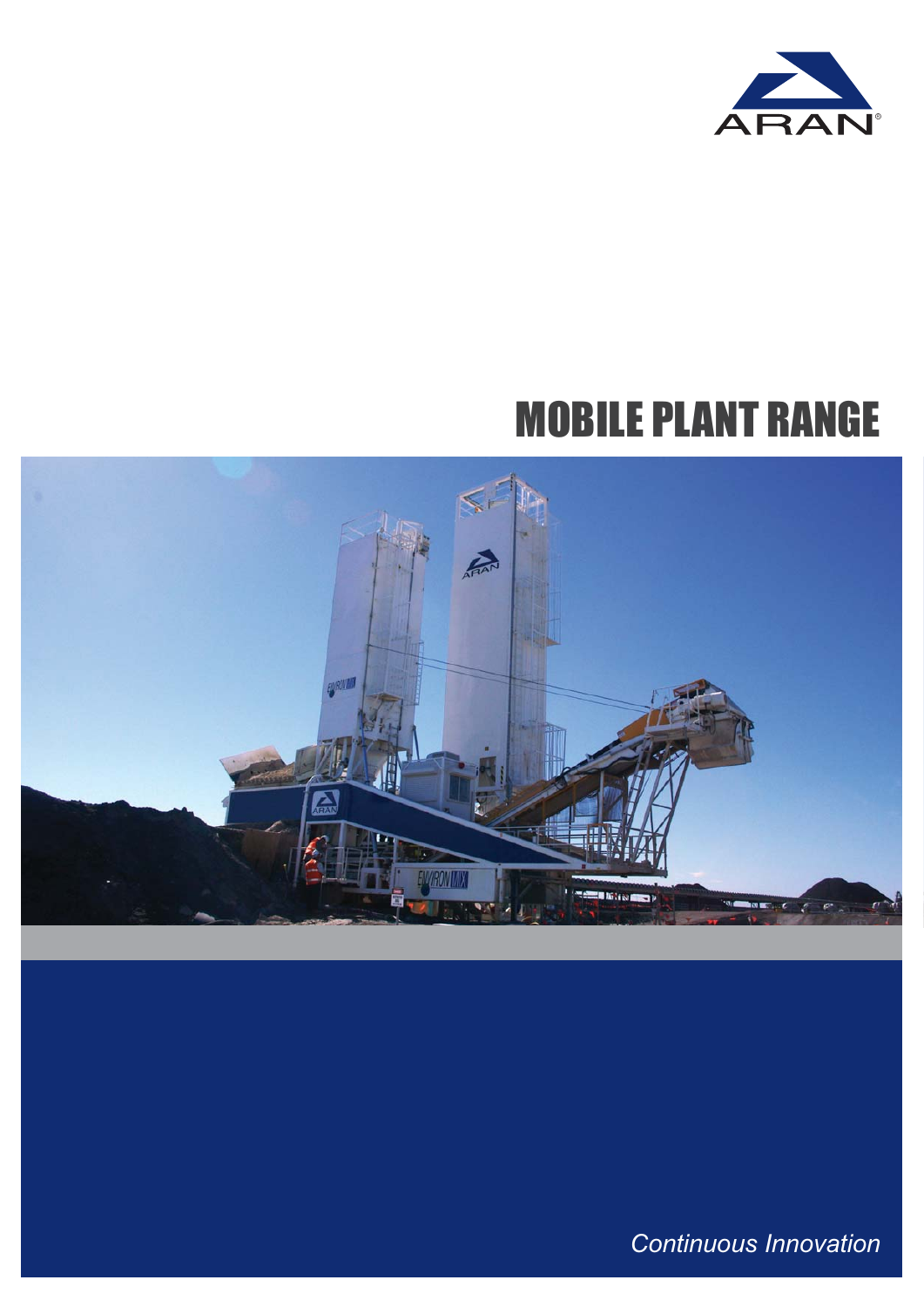Our aim is to provide best practice engineering services and mixing plants to the MINING, CIVIL CONSTRUCTION and ENVIRONMENTAL industries.

### **HISTORY**

Aran International commenced operations in Australia in 1977 and has continued to deliver project success across the globe. The company gained early recognition for the innovative and functional design of machines and systems for the processing and storage of quarry products, grain, and stock feed. By 1982 the company developed a range of standard products including hot mix asphalt plants, aggregate screening plants and concrete batching plants. By 1980, due to changing environments and operational demands, the focus moved to developing mobile and modular mixing plants and mixers for the mining, quarry and civil construction industries. A unique modular framework and functional design of plants enabled the company to have the widest global distribution of this machine type. The versatility of these machines enabled their use for a wide range of applications in industries and applications. Today, modern Aran plants redefine the concept of ultra compact high performance mixing plants.

## DIFFERENCE

At Aran we live and breathe Innovation. In 1979, Aran was the first to develop a fully self-contained, self-erecting, mobile continuous mixing plant with workable silo and hopper capacities all on one trailer unit. In 1984 Aran pioneered the use of continuous mixers for RCC dams and demonstrated the superiority of this process on and an RCC dam in 1984. In 1987 Aran was amongst the first suppliers of construction mixing plants to develop machines based around modules strictly in conformance with cellular shipping container rules.

Today, our commitment to innovation is stronger than ever, ensuring each project receives the most intelligent, well-crafted solutions for ultimate project success.







### APPROACH

A 'No Compromise' standard of engineering integrity is entrenched in our methodology. Our products and projects provide the best 'fit for purpose' solutions to our client's needs. Research and development is closely linked to field operations, ensuring technology development is driven by practical solutions with the end-user objectives in mind.

# PEOPLE

The success of the business is the result of our team. Technical and support staff effectively resource projects to ensure that they are well managed and executed. The engineering team constantly challenge boundaries to test, question and discover better and more innovative solutions to the most complex of problems. In addition to a wealth of experience, the team is armed with specialised technical knowledge for developing unbeatable mixing systems for the mining, environmental and civil construction industries. Our people are passionate about providing clients the most advanced, world-class engineering solutions.

## PARTNERSHIP

Partnering with clients from pre-feasibility through to final system commissioning minimises the risk of overlooking critical functions of system design and integration. Our collaborative approach results in long lasting relationships with clients. Referrals and repeat business is a result of our 'best practice' value engineered solutions.

## ALLIANCES

Partnering with strategic alliances enables us to provide a complete suite of engineering services. Working with the latest technology and world class providers contributes to our highly successful project outcomes. This imparts enormous value to our clients to enable access to a breadth of services offered as an integrated package.

Head Office is located in Brisbane, Australia with international offices established in Malaysia and Canada. We have an international network of agents to support and service our products globally.

## SAFETY

Systems are designed to be intrinsically safe for operators and owners. Our focus on 'smart system control' ensures Aran plants deliver increasingly high levels of operational safety.

## ENVIRONMENT

Systems are designed to embrace and respect the environment. Aran engineers are constantly striving to optimise the use of materials, maximise the recycling of water and minimise the space required for plant installation and operation.

#### EXPERIENCE

For 40 years Aran has supplied highly developed products and completed a wide range of high profile projects for small and large clients around the globe. Some project and client examples include:

- Mining Backfill projects completed in Australia, Canada, Peru and Indonesia for companies including
- Dam projects completed in Malaysia, Venezuela and USA.
- Road pavement projects completed in
- Germany, USA, UK, Finland, Australia and China.



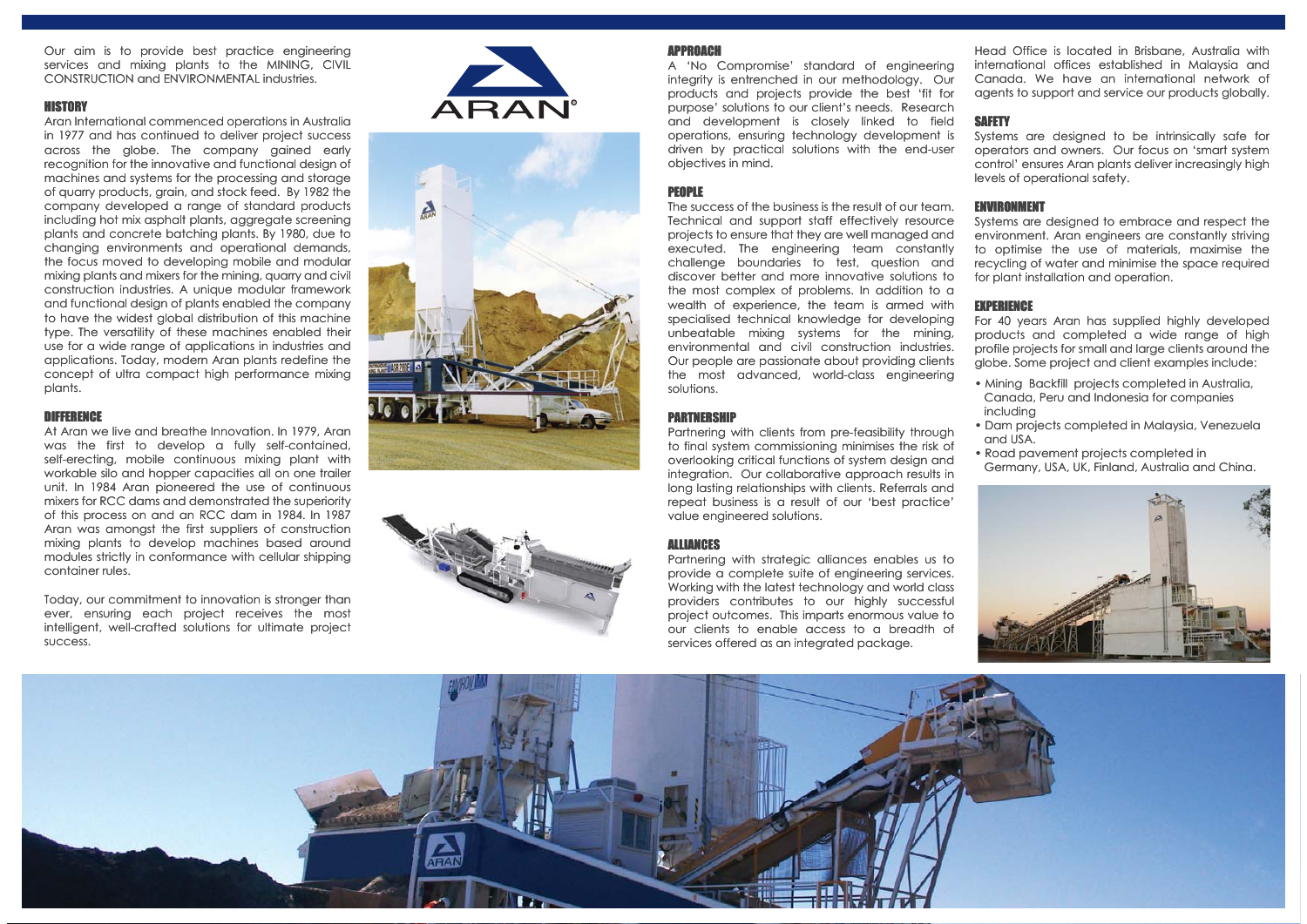The New Generation Aran Mobile Mixing Plant is configured for the widest diversity of materials and designed to meet contemporary standards for safety, function, environmental regulations and project hygiene standards. The New Generation Aran Mobile Mixing<br>
Plant is configured for the widest diversity<br>
of motericls and designed to meet<br>
confemporary standards for safety,<br>
project hygien standards.<br>
The incorporates innovative design,<br>
in

It incorporates innovative design, increasing operator safety, simplifying maintenance and increasing equipment reliability.



# SYSTEM FEATURES

- Robust mobile trailer unit capable of being transported at highway speeds, set up on site and ready for mixing materials in a matter of hours.
- Full side access for easy service and operator accessability and comfort
- ▶ Throughput up to 300 compacted cubic meters per hour of clean non plastic materials.
- Aran's High Intensity twin shaft FlexiClean mixer with flexible opening walls and moving belt floor.
- Hoppers and feeders are designed for free flow and accurate metering of materials.
- ▶ Integral 36 cubic meter silo and a new accurate Aran SiloFeed III metering system.
- Optional addition of a secondary auxiliary binder silo remote to the Environmix unit.
- ▶ The new generation Aran Autostable V control system which maintains a tight control over metering feeders to achieve repeatable and accurate recipe management.



APPLICATIONS

The Aran ENVIRONMIX Mobile mixing plant has been designed to be a cost effective method for high capacity mixing of a base product with a binder or mixing various singular base products like:

- Cement/Lime Stabilised Road Base
- Soil Cement
- Roller Compacted Concrete
- Remediation of toxic soils and clays with bioreagents, enzymes and stabilizers
- Stabilisation of dredged materials
- Preparation of landfills sites and their subsequent closure
- Mine waste treatment and mine backfill
- Blending soils and soil improvers for large scale re-vegetation projects



#### ENVIRONMIX SPECIFICATION SUMMARY

| <b>MIXING COMPONENT DETAILS</b> |                                                 |  |  |  |  |  |
|---------------------------------|-------------------------------------------------|--|--|--|--|--|
| Throughput                      | 450 yd <sup>3</sup> /hr (350m <sup>3</sup> /hr) |  |  |  |  |  |
| <b>Mixer Power</b>              | 180 HP                                          |  |  |  |  |  |
| Silo Size (Operational)         | 54T $(36m^3)$                                   |  |  |  |  |  |
| Silo Level Monitoring           | Microwave, Guided Wire                          |  |  |  |  |  |
| Silo Feeder                     | Silo Feed 700 Cleated Belt                      |  |  |  |  |  |
| <b>Dust Filter</b>              | 300 ft <sup>2</sup> (28m <sup>2</sup> )         |  |  |  |  |  |
| <b>Hopper Capacity</b>          | 13 yd <sup>3</sup> (10 $m3$ )                   |  |  |  |  |  |
| <b>Hopper Width</b>             | 13'1.5" (4m)                                    |  |  |  |  |  |
| <b>Feeder Belt</b>              | $4'$ (1.2m)                                     |  |  |  |  |  |
| <b>Discharge Belt</b>           | 39" (1m)                                        |  |  |  |  |  |
| <b>Water Storage</b>            | 1200 gal (5,000 L)                              |  |  |  |  |  |
| <b>Weighing Option</b>          | On Non-liquid Materials                         |  |  |  |  |  |
| Power Source                    | External - Requires 293KVa                      |  |  |  |  |  |
| <b>TRAILER DETAILS</b>          |                                                 |  |  |  |  |  |
| Suspension                      | Load Sharing Tri-axle Leaf Springs              |  |  |  |  |  |
| Width                           | Spring Applied/Air Release Maxi Brakes          |  |  |  |  |  |
| Width                           | 9'10" (3m)                                      |  |  |  |  |  |
| <b>Travel Height</b>            | 13'1.5" (4m)                                    |  |  |  |  |  |
| <b>Overall Travel Length</b>    | 53'2" (16.2m)                                   |  |  |  |  |  |
| <b>Chassis Travel Length</b>    | 57'9" (17.6m)                                   |  |  |  |  |  |
| <b>Gross Weight</b>             | 79,600 lbs (36,100kg)                           |  |  |  |  |  |
| <b>Rear Axle Weight</b>         | 52,200 lbs (23,680kg)                           |  |  |  |  |  |
| Pin Weight                      | 27,400 lbs                                      |  |  |  |  |  |
| <b>Overall Operating Height</b> | 46'4" (14.12m)                                  |  |  |  |  |  |

\*Certified/compliant for Australian roads. Prime Mover not included. Aran International reserve the right to change designs, materials, specifications and price without notice. Copyright © Aran International Pty Ltd.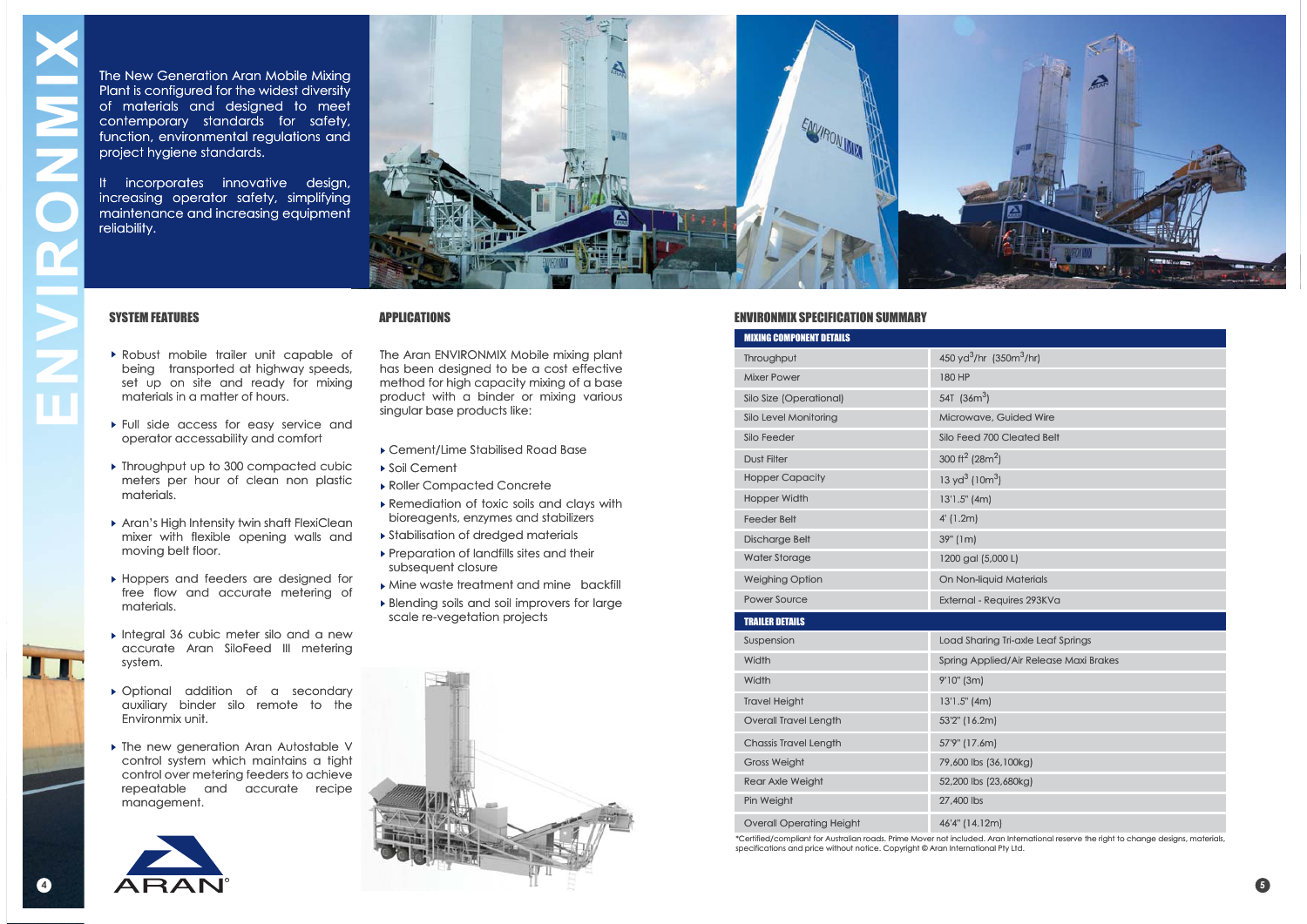



## TRACK PLANT FEATURES

**Main Chassis -** Main chassis members are constructed from welded beams. These members are engineered to withstand the stresses exerted upon them by both road transport and operation of the plant. The chassis supports all the individual items of the plant and has integral onboard hydraulic stabilising systems for ease of setup on site.

**Belt Feeder -** The belt feeder is 1200mm (3'11") wide 4-ply belt. The feeder is positioned beneath the hopper and grizzly. Power is provided to the feeder via a hydraulic motor and gearbox arrangement. The feeder is fitted with head and return scrapers. The feeder belt is variable speed using a flow controller.

**Feed Hopper -** With 10m<sup>3</sup> (13yd<sup>3</sup>) capacity and hydraulic tipping grizzly, this hopper is ideal for achieving maximum production with this plant. The top section of the grizzly is operated via a remote control. Material is loaded from the side of the hopper.

**Track Frame -** is manufactured from heavy-duty frame steel with 4.1m (13'5") longitudinal centres along with 500mm (1'8") wide tracks as standard with an overall track width of 3m (9'10").

**Mixer Feed Conveyor -** A 1200mm (3'11") wide 3-ply conveyor transfers material from the feeder up to the 565 mixer. The conveyor is fitted standard with guide rollers.

 $\Delta$   $\Box$   $\Delta$   $\Box$   $\Delta$   $\Box$   $\Gamma$   $\Gamma$ **Forward Product Conveyor -** Tail conveyor consists of a 1200mm (3'11") wide 3-ply conveyor belt mounted under the screen to stockpile the product, which passes through the mixer. This conveyor is direct driven by a large capacity hydraulic motor. The tail conveyor folds and retracts for transport by hydraulic means.

**Diesel Powerpack -** The engine is a CAT C6.6 (optional C9) diesel engine. The power unit is completely enclosed, and lockable. The engine is equipped with the latest electronics and emission technology. Engine diagnostics and readouts are displayed on the Plant Control Screen. This power pack is designed for the tracking of the machine as well as the setup functions of the machine.

**Mixer Box -** Throughput; 180m<sup>3</sup> (235yd<sup>3</sup>) to 500m3 (654yd3) compacted cubic metres per hour. Hoppers and feeders designed for free flow with minimal bridging. Layout for direct feed from wheel loader or stockpile reclaim and conveyors.

Weighing on all non liquid metering feeders. Accurate proportioning of all ingredients before entering the mixer. Aran SiloFeed III metering system with confirmatory weighing for cement and pozzolan.

High Intesity twin shaft FlexiClean "through" mixer. Easy Clean features with flexible opening walls and moving belt floor. Excellent access for cleaning and maintenance. Built in pressure washer.

Superior quality components and design for optimum availability. Fully automatic controls with instant response recipe change. Moisture meters on fines feeds and auto correction of added water. Premium control and electrical components for remote environments. When all of the costs are counted, an Aran machine is way in front of traditional alternatives.

#### TRACK PLANT DIMENSIONS





| <b>WORKING DIMENSIONS</b>        |              |        |       |              | <b>TRANSPORT DIMENSIONS</b> |              |               |               |               |  |
|----------------------------------|--------------|--------|-------|--------------|-----------------------------|--------------|---------------|---------------|---------------|--|
| <b>ECOMIX 565</b>                | <b>DIM A</b> | DIM B  | DIM C | <b>DIM D</b> | <b>DIM E</b>                | <b>WIDTH</b> | <b>HEIGHT</b> | <b>LENGTH</b> | <b>WEIGHT</b> |  |
| <b>METRIC</b>                    | 22200        | 3600   | 4570  | 5570         | 4100                        | 3700         | 4370          | 18075         | 30T           |  |
| <b>IMPERIAL</b>                  | 72'10''      | 11'10" | (5)   | 18'3''       | 13'5"                       | 12'2''       | 14'4"         | .59'4"        | 66,139lbs     |  |
| *- WEIGHT VARIARI F WITH OPTIONS |              |        |       |              |                             |              |               |               |               |  |